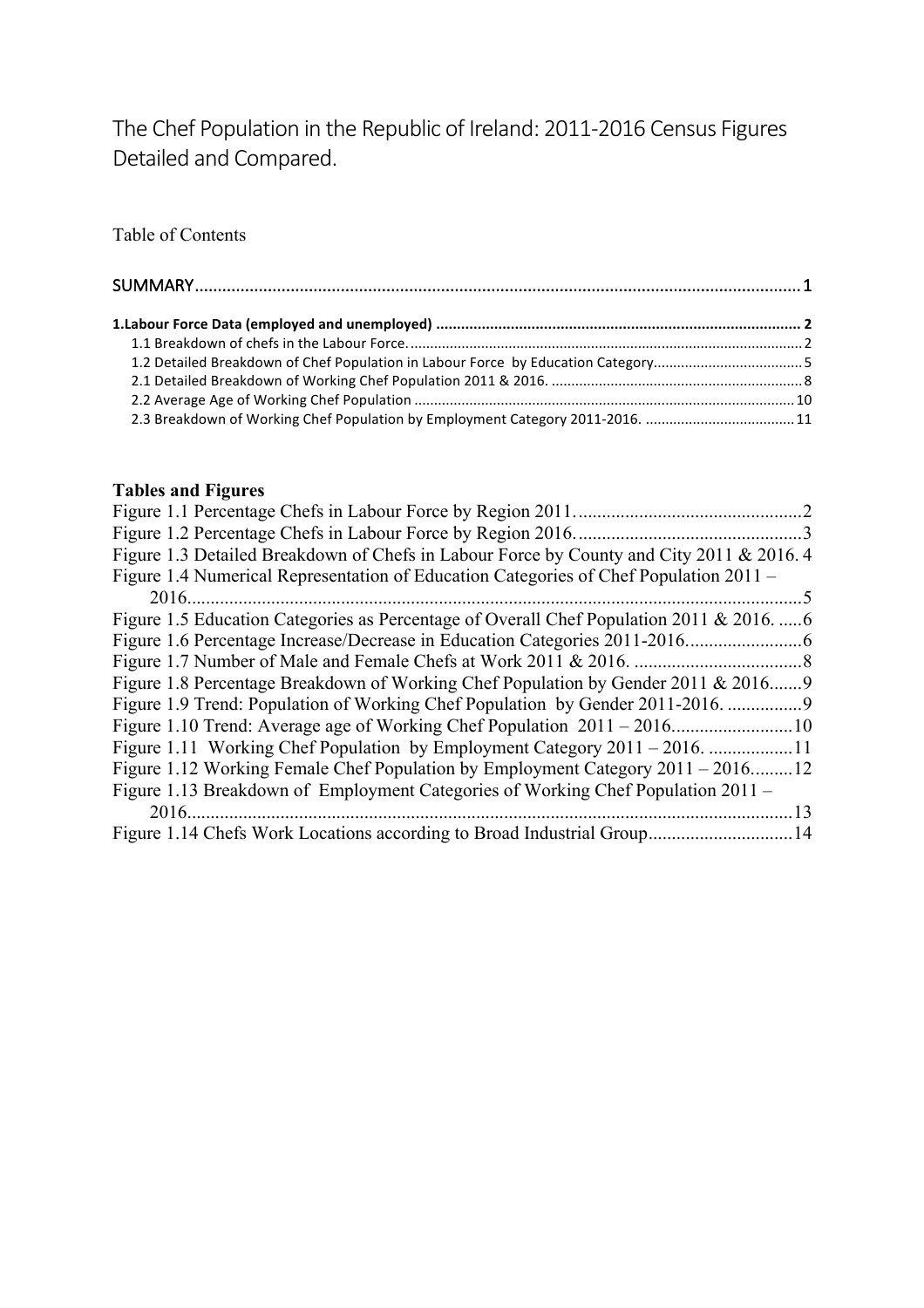# Summary

In The Central Statistics Office released figures of *Employment, Occupations and Industry* from the 2016 census. As a researcher of gender equality in the chef profession and a chef myself, I was curious to see what comparisons were possible with the 2011 census. To date concrete data has been very limited on this very under-researched profession.

The data has been compiled from the Online CSO database, a facility that is freely available to every citizen in Ireland. I compiled the data by searching through *Profile 11, Employment, Occupation and Industry* and my tailored my search to *Detailed Occupational Group* to identify the chef population. The link to the CSO database is found here.

http://www.cso.ie/px/pxeirestat/Database/eirestat/Profile%2011%20- %20Employment,%20Occupations%20and%20Industry/Profile%2011%20- %20Employment,%20Occupations%20and%20Industry\_statbank.asp?SP=Profile%2011%20 -%20Employment,%20Occupations%20and%20Industry&Planguage=0

I have complied the data relating to chefs in the Republic of Ireland and present them here allowing easy access to the information for chefs, employers, educators and business leaders alike. A booming economy combined with a growing number of regional tourism and gastronomy strategies present significant demands on the chef profession and by extension all stakeholders. By presenting the data here it is intended to assist chefs, employers, educators, business leaders and tourism strategists to assess these challenges and consider how to meet aspirational ideals of sustainable growth in the coming years.

# The Key Fndings

- 1. The majority of chefs, almost 30% are in located in Dublin city & county; 24.5% in Leinster (ex Dublin); 26.8% in Munster, 12.8% in Connacht and 5.697 in Cavan, Monaghan, Donegal region. There is only a very slight variation in percentage representation for each region since 2011. Full county and city breakdown is available below.
- 2. The number of chefs in the labour force (combined employed and unemployed) stands at 26,194 up from 22321 in 2011.
- 3. The number of chefs at work in the Republic of Ireland has increased from 18,908 in 2011 to 23,732 in 2016, an increase of 25.5% in the working chef population.
- 4. The average age of working chefs has increased from 36.9 in 2011 to 38.4 in 2016. There is no gender breakdown available here.
- 5. Both the male and female working chef population has increased since 2011. There are 16,349 male chefs and 7,383 female chefs working in Ireland in 2016.
- 6. The ratio of male to female chefs has decreased by 2.54%. Females chefs represent 31.10 % of the chef population in 2016, down from 33.65% in 2011.
- 7. Further information and comparisons in education and employment categories is also available below.

Mary Farrell info@stepuptotheplage.ie @stepupchefs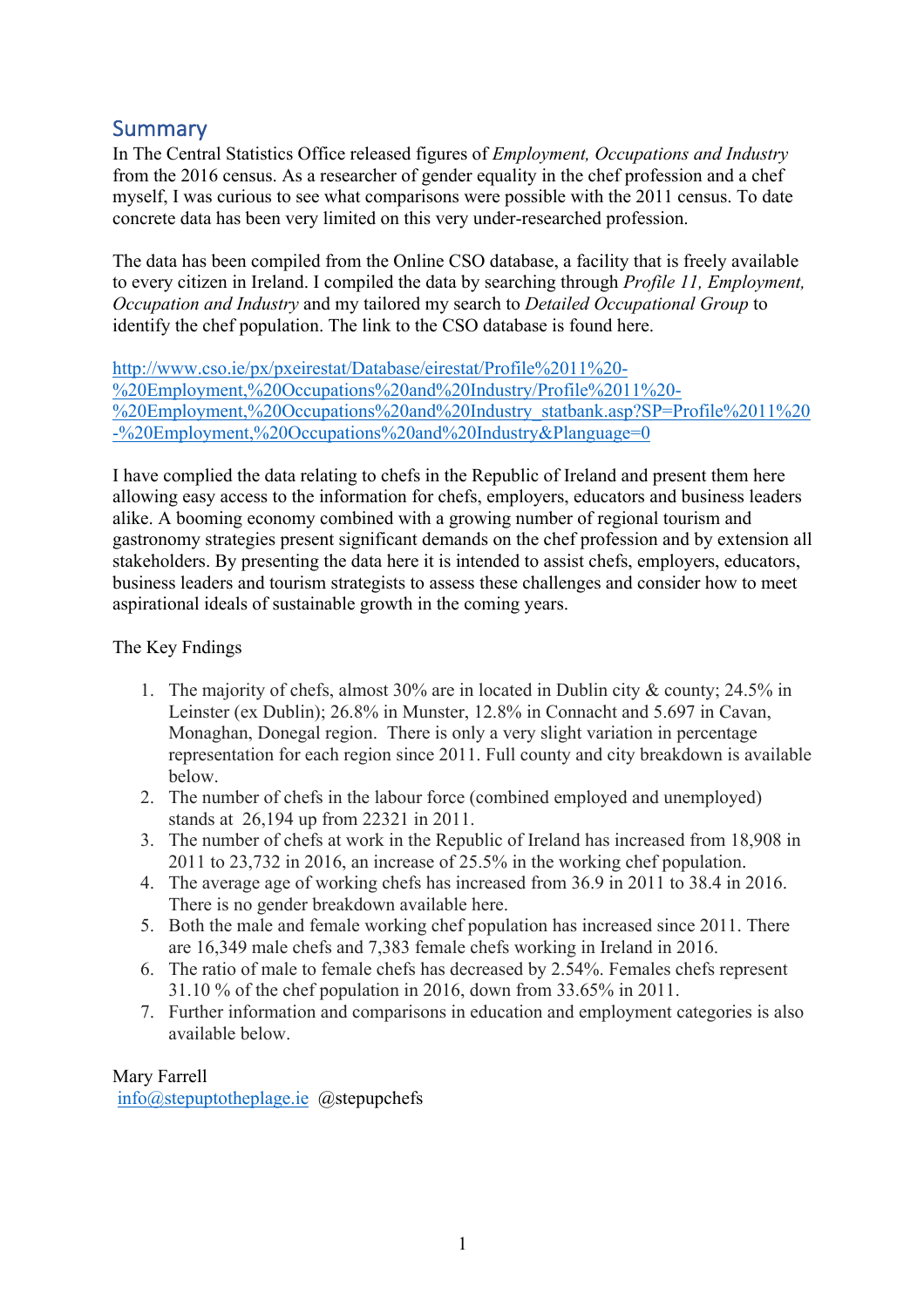The following detailed data breakdown refer to chefs in the 'detailed occupational group' category in 2011 and 2016 census databases. The data is divided into two sections

- 1. Labour force (employed and unemployed)
- 2. Working Chef Population.

# 1.Labour Force Data (employed and unemployed)

1.1 Breakdown of chefs in the Labour Force.





### Retrieved from: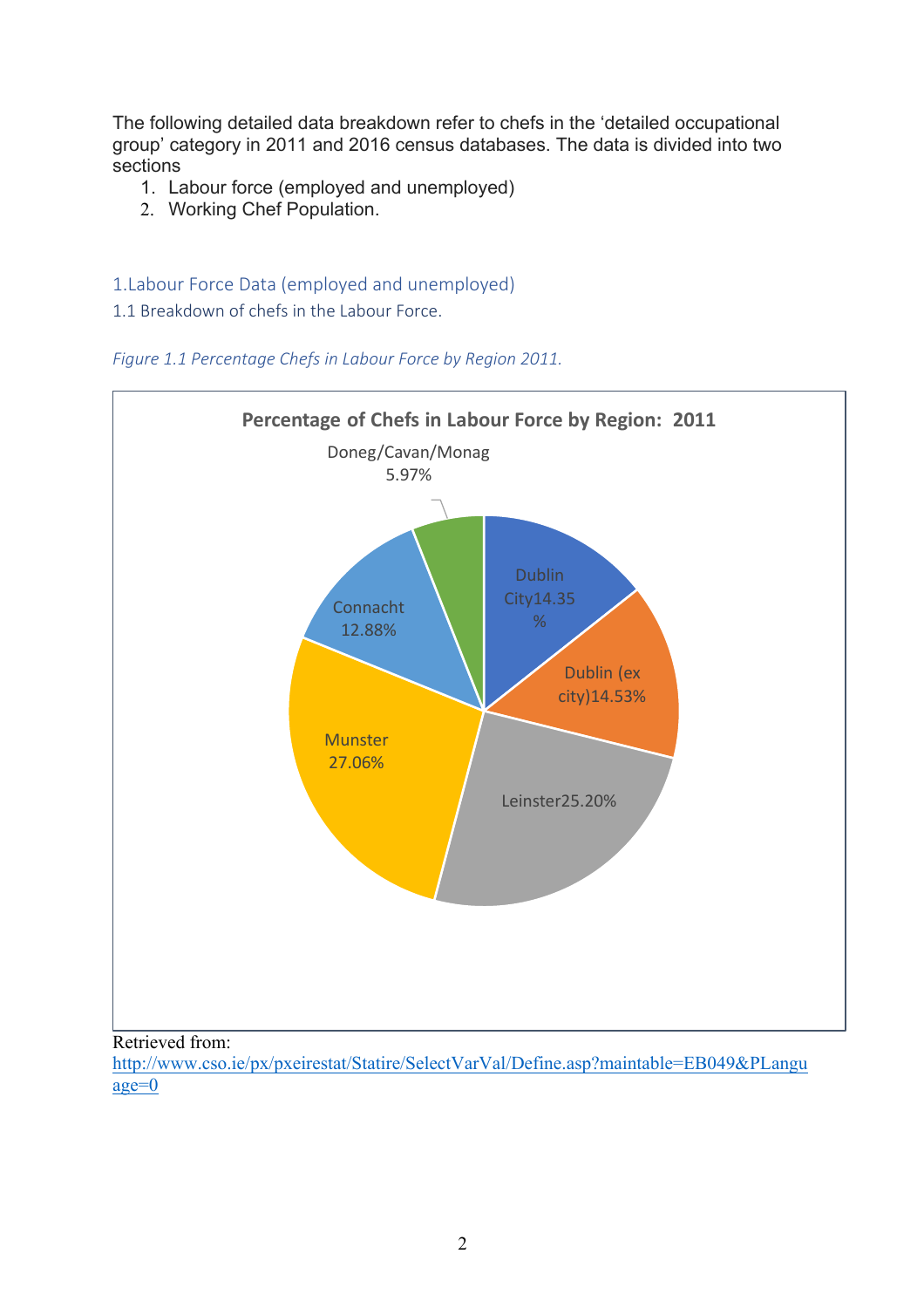

# Figure 1.2 Percentage Chefs in Labour Force by Region 2016.

Retrieved from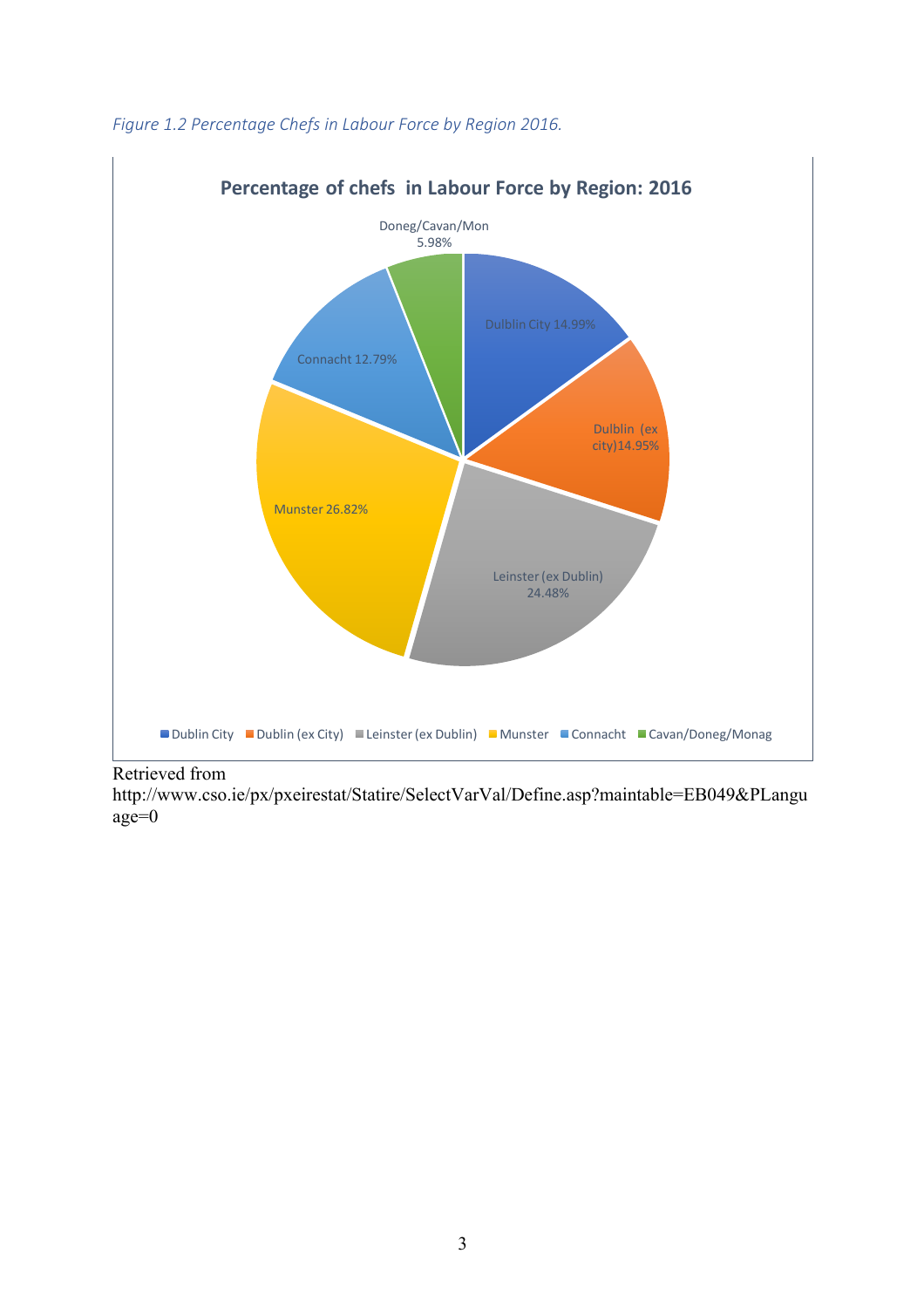| <b>County and City</b>      | No. of chefs<br>in labour<br><b>force 2011</b> | % of chef<br>population<br>2011 | No. of<br>chefs in<br><b>labour</b><br>force<br>2016 | % of chef<br>population<br>2016 | <b>Numerical</b><br>change<br>from 2011-<br>2016 | increase as<br>$%$ of<br>county/city<br>2011-2016 |
|-----------------------------|------------------------------------------------|---------------------------------|------------------------------------------------------|---------------------------------|--------------------------------------------------|---------------------------------------------------|
| <b>Dublin City</b>          | 3203                                           | 14.35%                          | 3926                                                 | 14.99%                          | 723                                              | 22.57%                                            |
| Dún Laoghaire-<br>Rathdown  | 810                                            | 3.63%                           | 925                                                  | 3.53%                           | 115                                              | 14.20%                                            |
| Fingal                      | 1304                                           | 5.84%                           | 1620                                                 | 6.18%                           | 316                                              | 24.23%                                            |
| Dublin ex City              | 1129                                           | 5.06%                           | 1370                                                 | 5.23%                           | 241                                              | 21.35%                                            |
| Carlow                      | 230                                            | 1.03%                           | 271                                                  | 1.03%                           | 41                                               | 17.83%                                            |
| Kildare                     | 894                                            | 4.01%                           | 959                                                  | 3.66%                           | 65                                               | 7.27%                                             |
| Kilkenny                    | 493                                            | 2.21%                           | 580                                                  | 2.21%                           | 87                                               | 17.65%                                            |
| Laois                       | 339                                            | 1.52%                           | 368                                                  | 1.40%                           | 29                                               | 8.55%                                             |
| Wexford                     | 726                                            | 3.25%                           | 823                                                  | 3.14%                           | 97                                               | 13.36%                                            |
| Wicklow                     | 729                                            | 3.27%                           | 900                                                  | 3.44%                           | 171                                              | 23.46%                                            |
| Longford                    | 122                                            | 0.55%                           | 137                                                  | 0.52%                           | 15                                               | 12.30%                                            |
| Louth                       | 561                                            | 2.51%                           | 672                                                  | 2.57%                           | 111                                              | 19.79%                                            |
| Meath                       | 788                                            | 3.53%                           | 849                                                  | 3.24%                           | 61                                               | 7.74%                                             |
| Offaly                      | 287                                            | 1.29%                           | 357                                                  | 1.36%                           | 70                                               | 24.39%                                            |
| Leinster ex<br>Dublin       | 457                                            | 2.05%                           | 496                                                  | 1.89%                           | 39                                               | 8.53%                                             |
| Clare                       | 621                                            | 2.78%                           | 725                                                  | 2.77%                           | 104                                              | 16.75%                                            |
| Cork City                   | 603                                            | 2.70%                           | 818                                                  | 3.12%                           | 215                                              | 35.66%                                            |
| <b>Cork County</b>          | 1825                                           | 8.18%                           | 2104                                                 | 8.03%                           | 279                                              | 15.29%                                            |
| Kerry                       | 1012                                           | 4.53%                           | 1196                                                 | 4.57%                           | 184                                              | 18.18%                                            |
| Limerick City<br>and County | 813                                            | 3.64%                           | 929                                                  | 3.55%                           | 116                                              | 14.27%                                            |
| Tipperary                   | 646                                            | 2.89%                           | 643                                                  | 2.45%                           | $-3$                                             | $-0.46%$                                          |
| Munster                     | 520                                            | 2.33%                           | 609                                                  | 2.32%                           | 89                                               | 17.12%                                            |
| Galway City                 | 595                                            | 2.67%                           | 762                                                  | 2.91%                           | 167                                              | 28.07%                                            |
| <b>Galway County</b>        | 766                                            | 3.43%                           | 900                                                  | 3.44%                           | 134                                              | 17.49%                                            |
| Leitrim                     | 185                                            | 0.83%                           | 186                                                  | 0.71%                           | $\mathbf{1}$                                     | 0.54%                                             |
| Mayo                        | 703                                            | 3.15%                           | 800                                                  | 3.05%                           | 97                                               | 13.80%                                            |
| Roscommon                   | 270                                            | 1.21%                           | 287                                                  | 1.10%                           | 17                                               | 6.30%                                             |
| Sligo                       | 357                                            | 1.60%                           | 415                                                  | 1.58%                           | 58                                               | 16.25%                                            |
| Cavan                       | 305                                            | 1.37%                           | 384                                                  | 1.47%                           | 79                                               | 25.90%                                            |
| Donegal                     | 789                                            | 3.53%                           | 913                                                  | 3.49%                           | 124                                              | 15.72%                                            |
| Monaghan                    | 239                                            | 1.07%                           | 270                                                  | 1.03%                           | 31                                               | 12.97%                                            |
| Total                       | 22,321                                         | 100.00%                         | 26,194                                               | 100.00%                         | 3873                                             | 17.35%                                            |

# *Figure 1.3 Detailed Breakdown of Chefs in Labour Force by County and City 2011 & 2016.*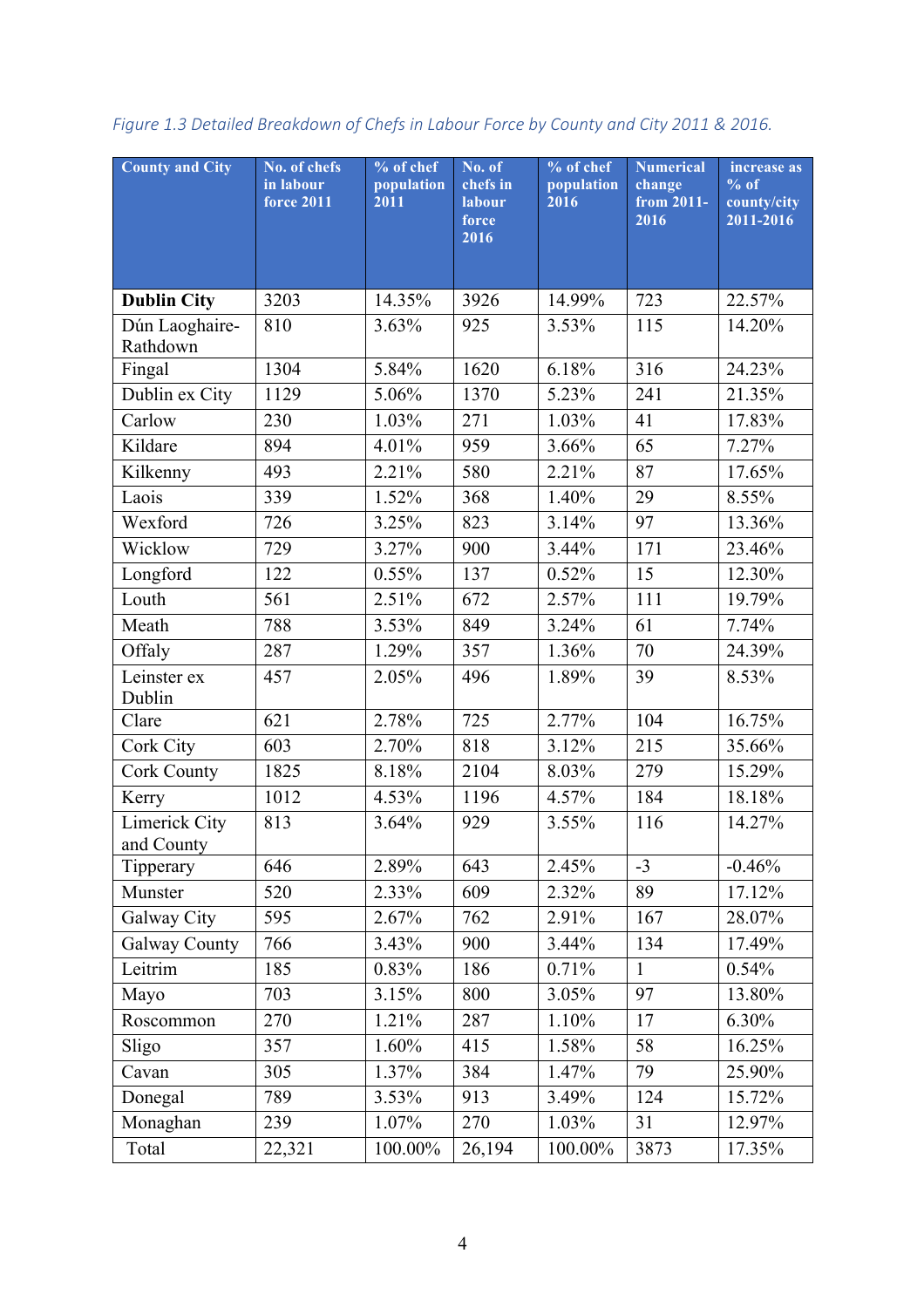Retrieved from:

http://www.cso.ie/px/pxeirestat/Statire/SelectVarVal/Define.asp?maintable=EB049&PLangu age=0

1.2 Detailed Breakdown of Chef Population in Labour Force by Education Category.





### Retrieved from: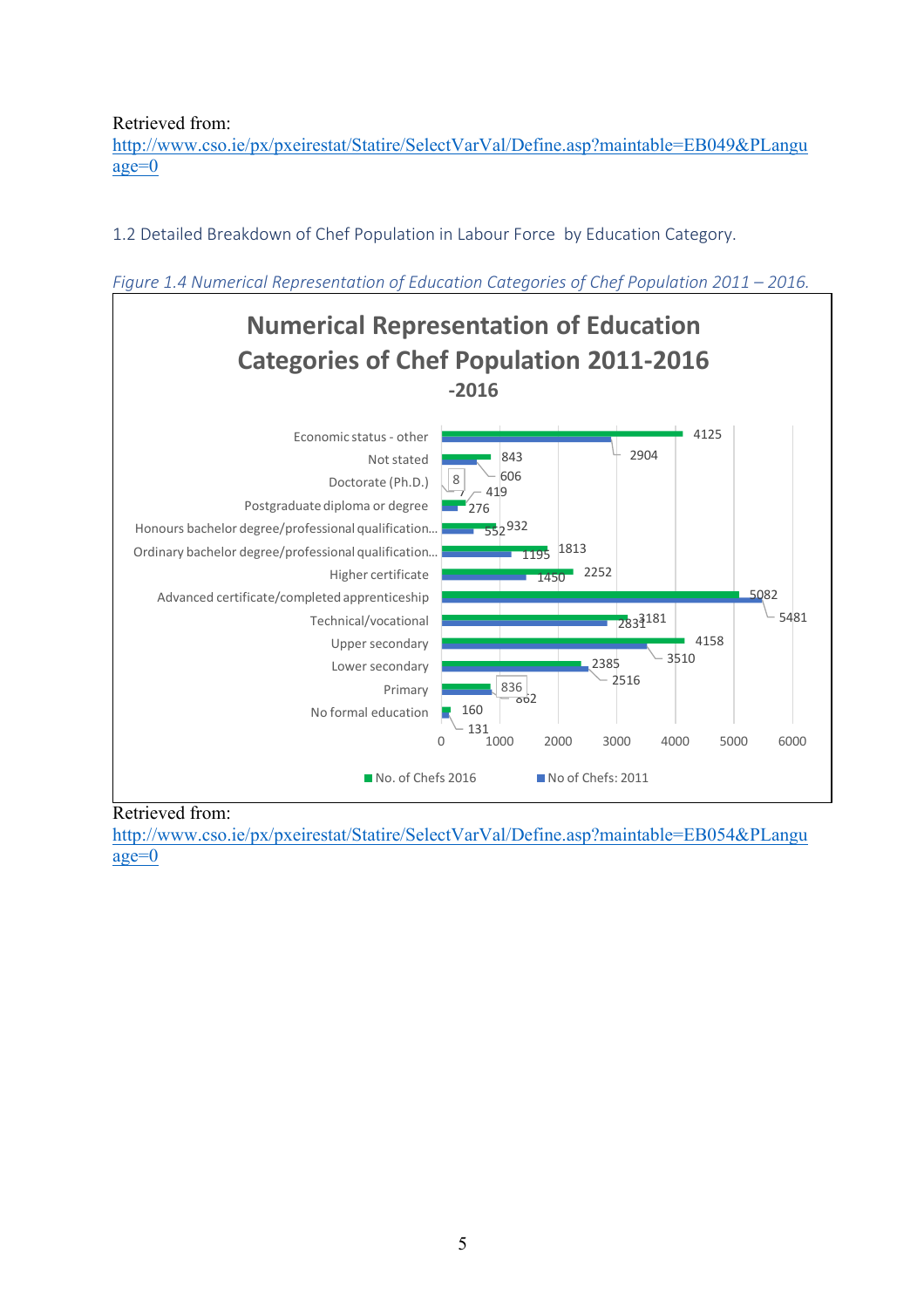

*Figure 1.5 Education Categories as Percentage of Overall Chef Population 2011 & 2016.* 



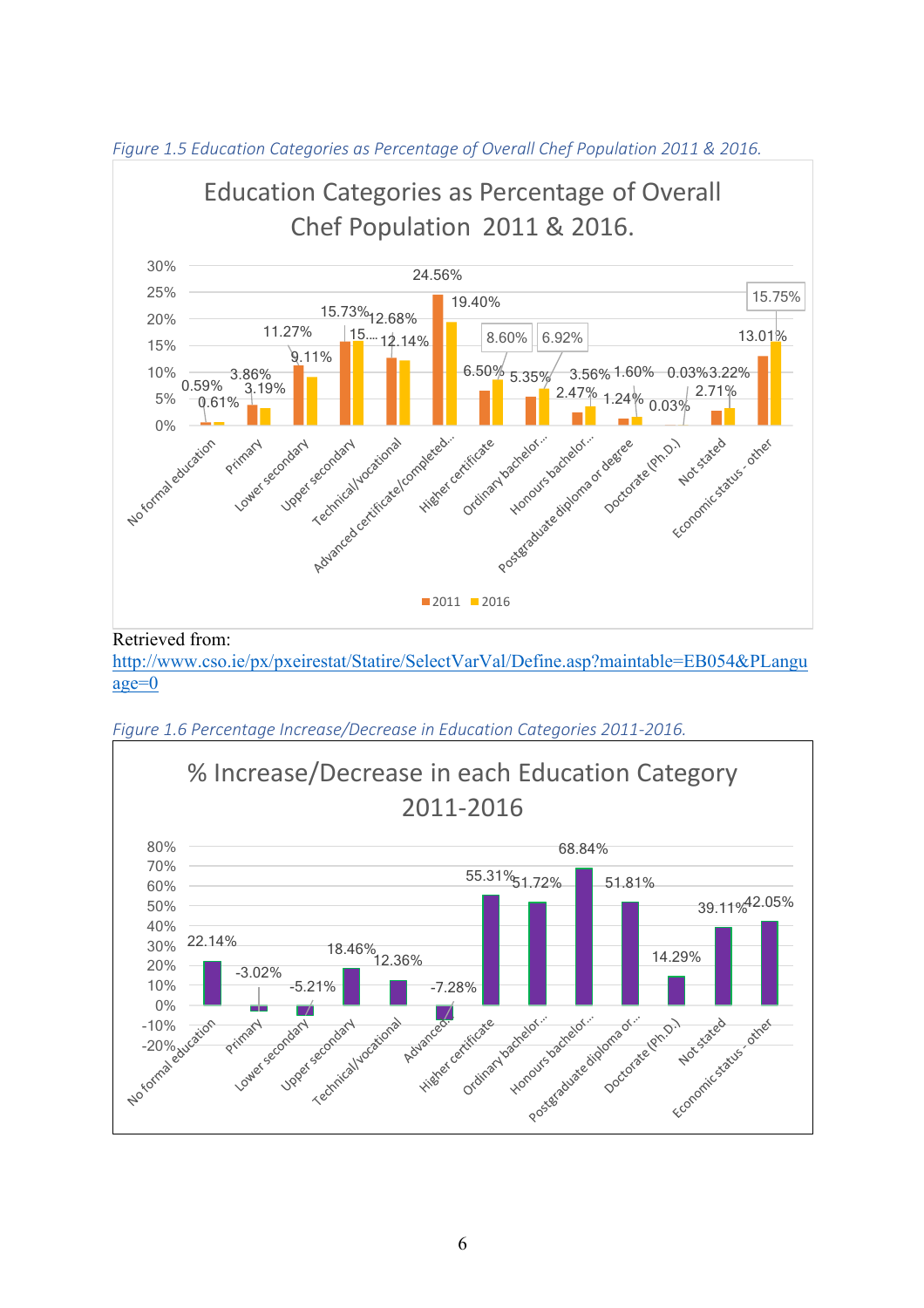Retrieved from: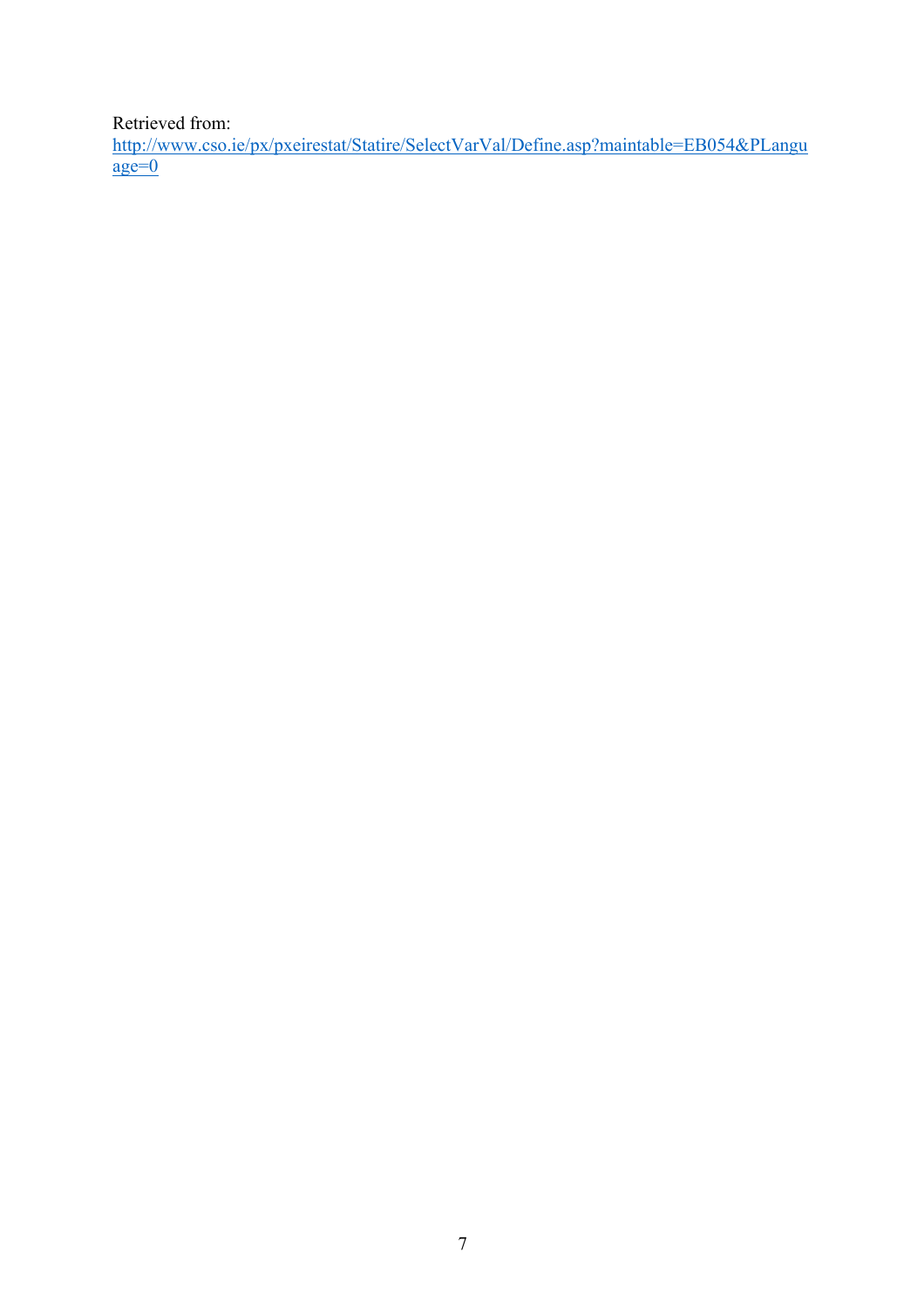# 2. Working Chef Population

2.1 Detailed Breakdown of Working Chef Population 2011 & 2016.

The total number of chefs at work in 2011 was 18,908 increasing to 23, 732 in 2016. There has been a numerical increase of 4824 (3803 male, 1021 female) chefs in the working population. This is an increase of just over 25.5% on 2011 figures. See further details in representations below.



Figure 1.7 Number of Male and Female Chefs at Work 2011 & 2016.

### Retrieved from: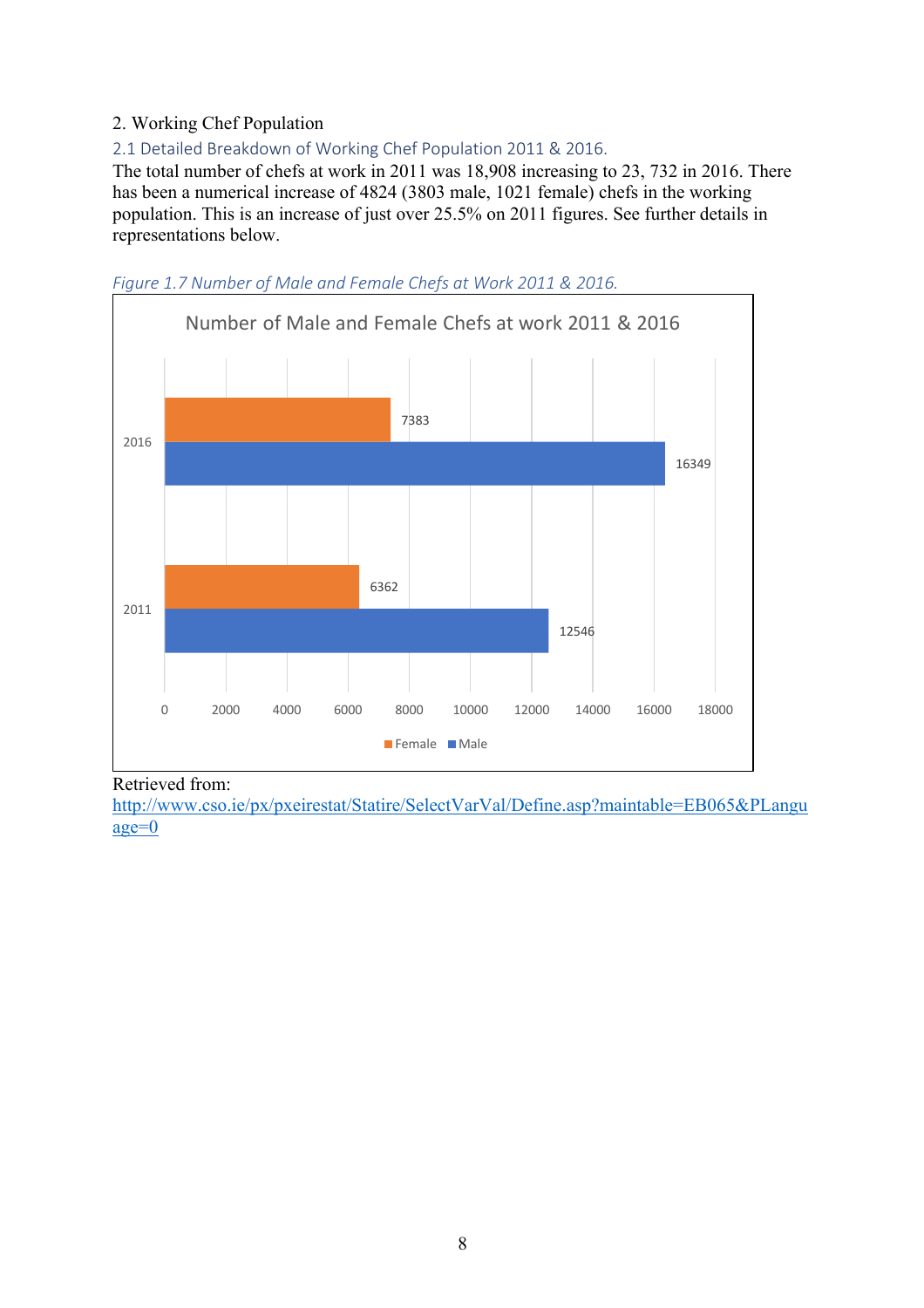

*Figure 1.9 Trend: Population of Working Chef Population by Gender 2011-2016.* 



http://www.cso.ie/px/pxeirestat/Statire/SelectVarVal/Define.asp?maintable=EB065&PLangu age=0

Over the last 5 years working female chef representation has decreased by 2.54% while male chef representation has increased by the same percentage. This is the first time we can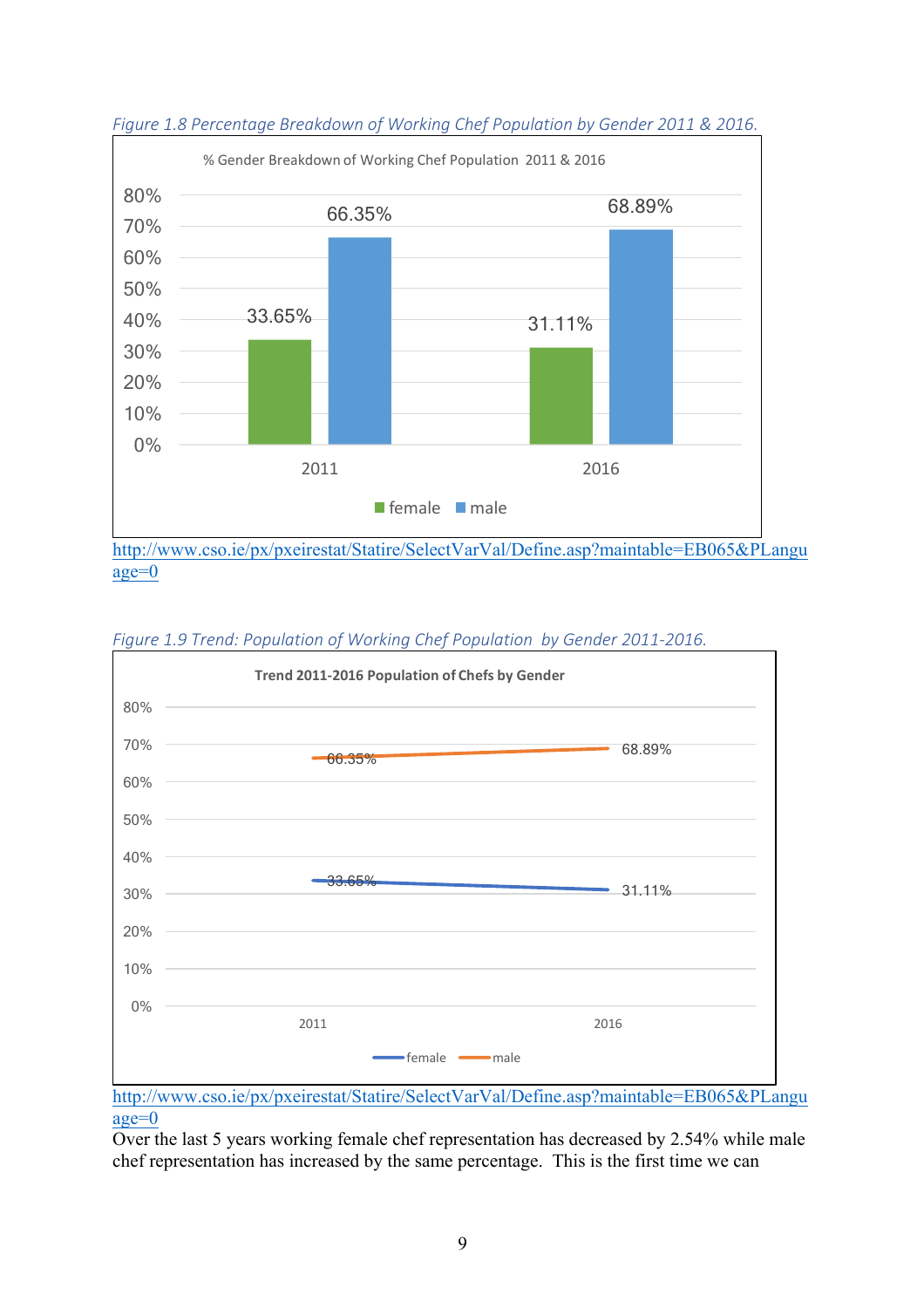quantify accurately male and female chef representation and make the first factual comparison with census data.

## 2.2 Average Age of Working Chef Population

The average age of working chefs in Ireland has increased from 36.9 years in 2011 to 38.4 years in 2016. There is no gender breakdown data available.

*Figure 1.10 Trend: Average age of Working Chef Population 2011 – 2016.* 



Retrieved from: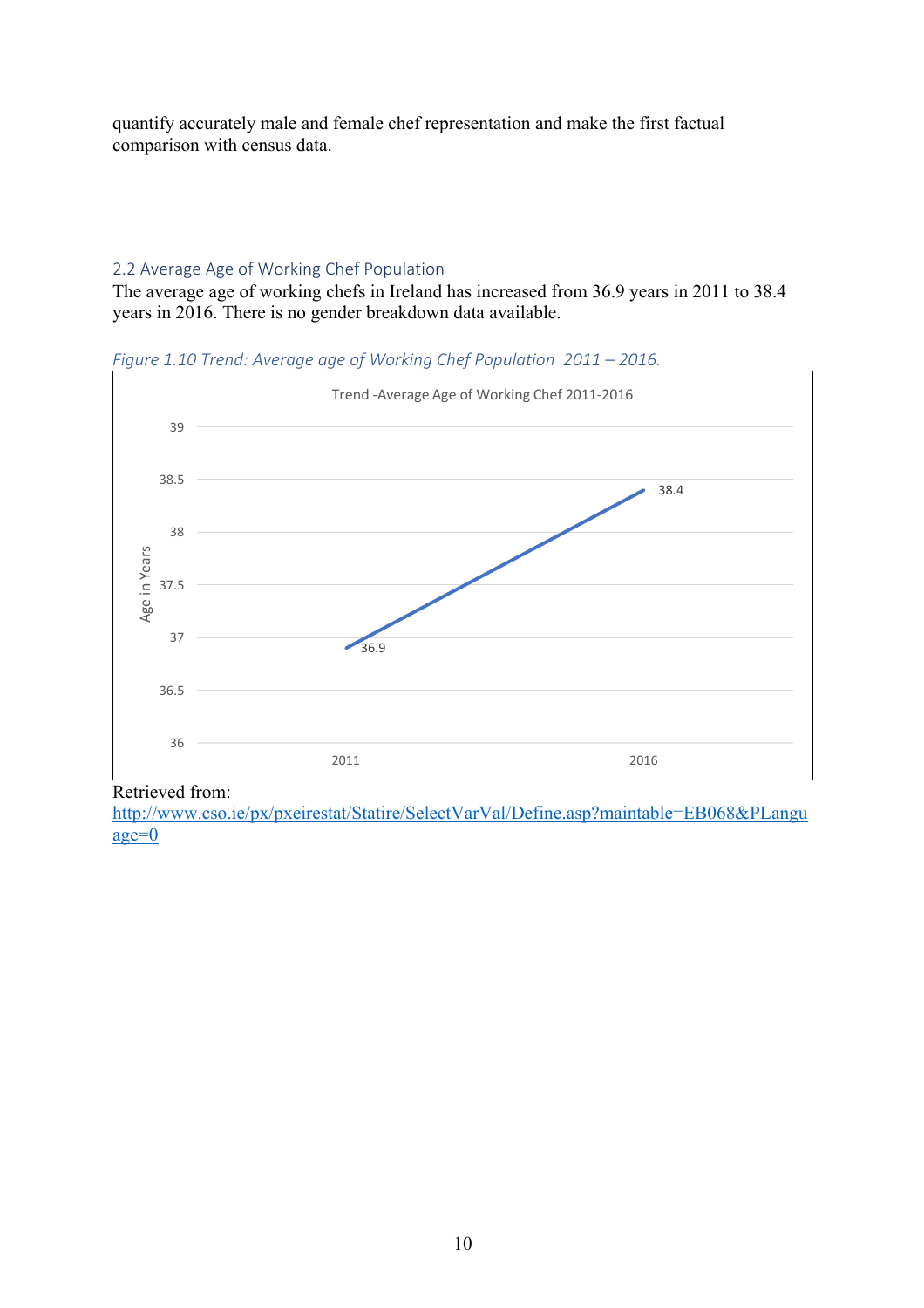2.3 Breakdown of Working Chef Population by Employment Category 2011-2016.



*Figure* 1.11 *Working Chef Population by Employment Category 2011 – 2016.* 

# Retrieved from: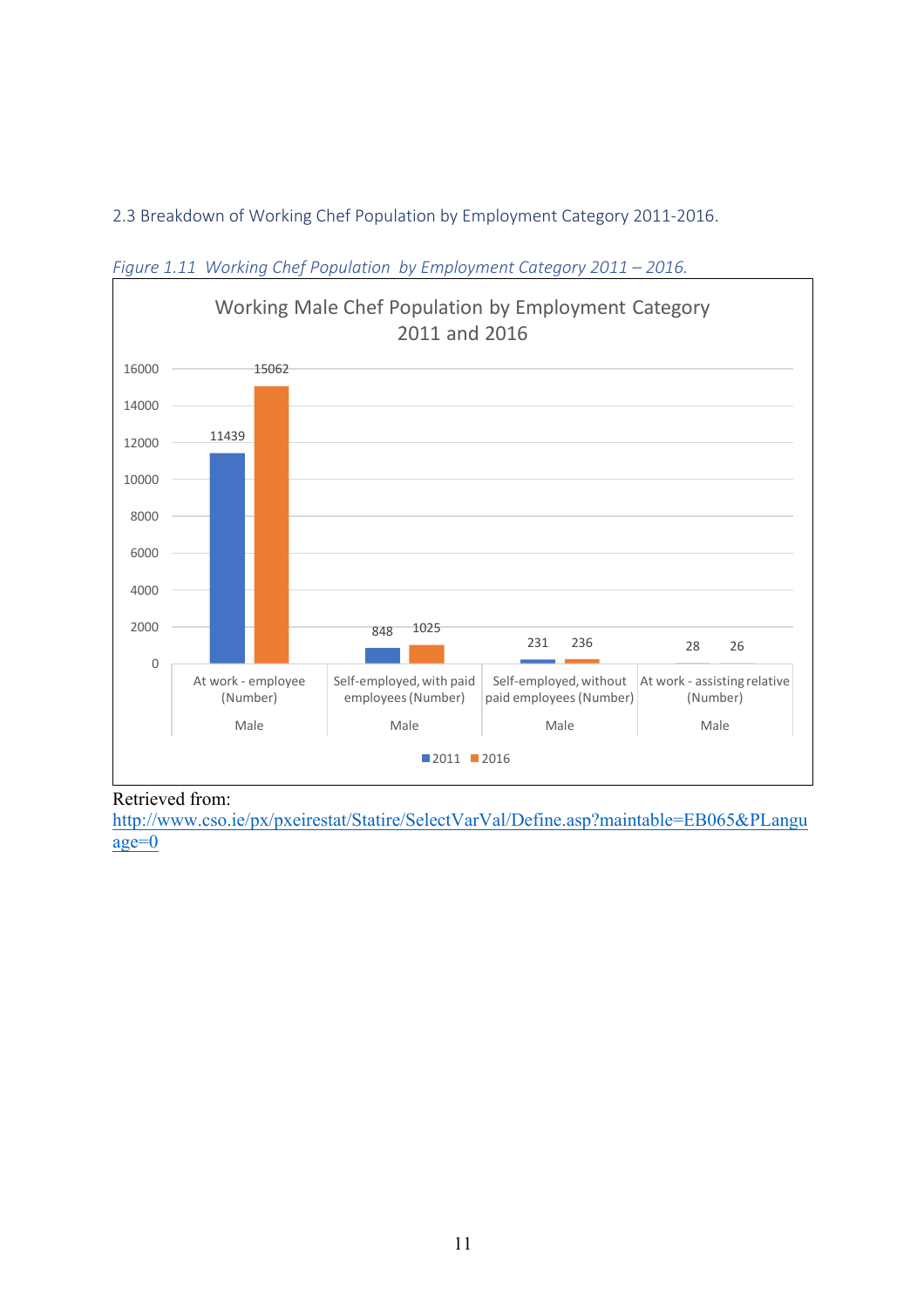

# *Figure* 1.12 *Working Female Chef Population by Employment Category 2011 – 2016.*

# Retrieved from: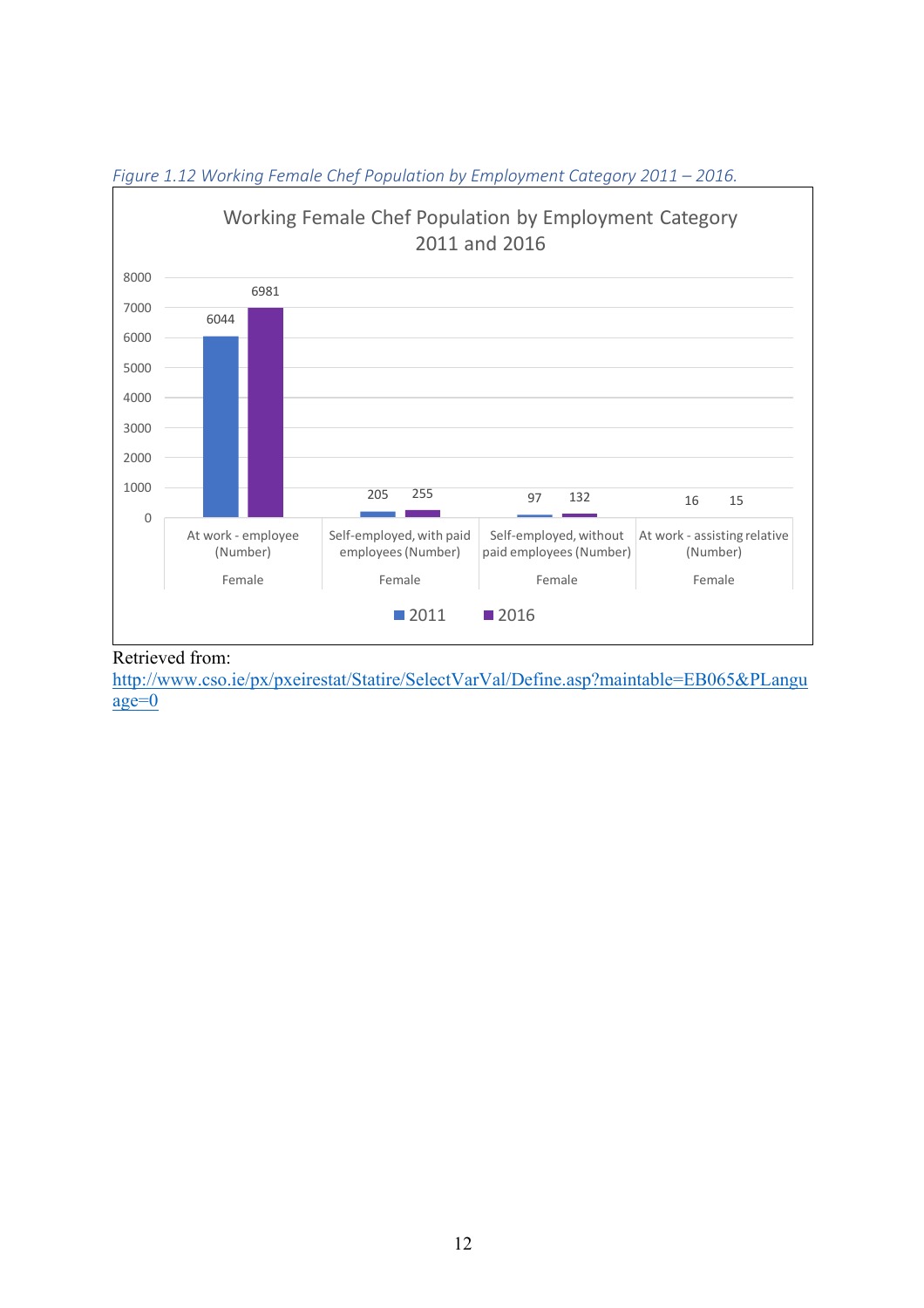

*Figure* 1.13 *Breakdown of Employment Categories of Working Chef Population 2011 – 2016.* 

### Retrieved from: